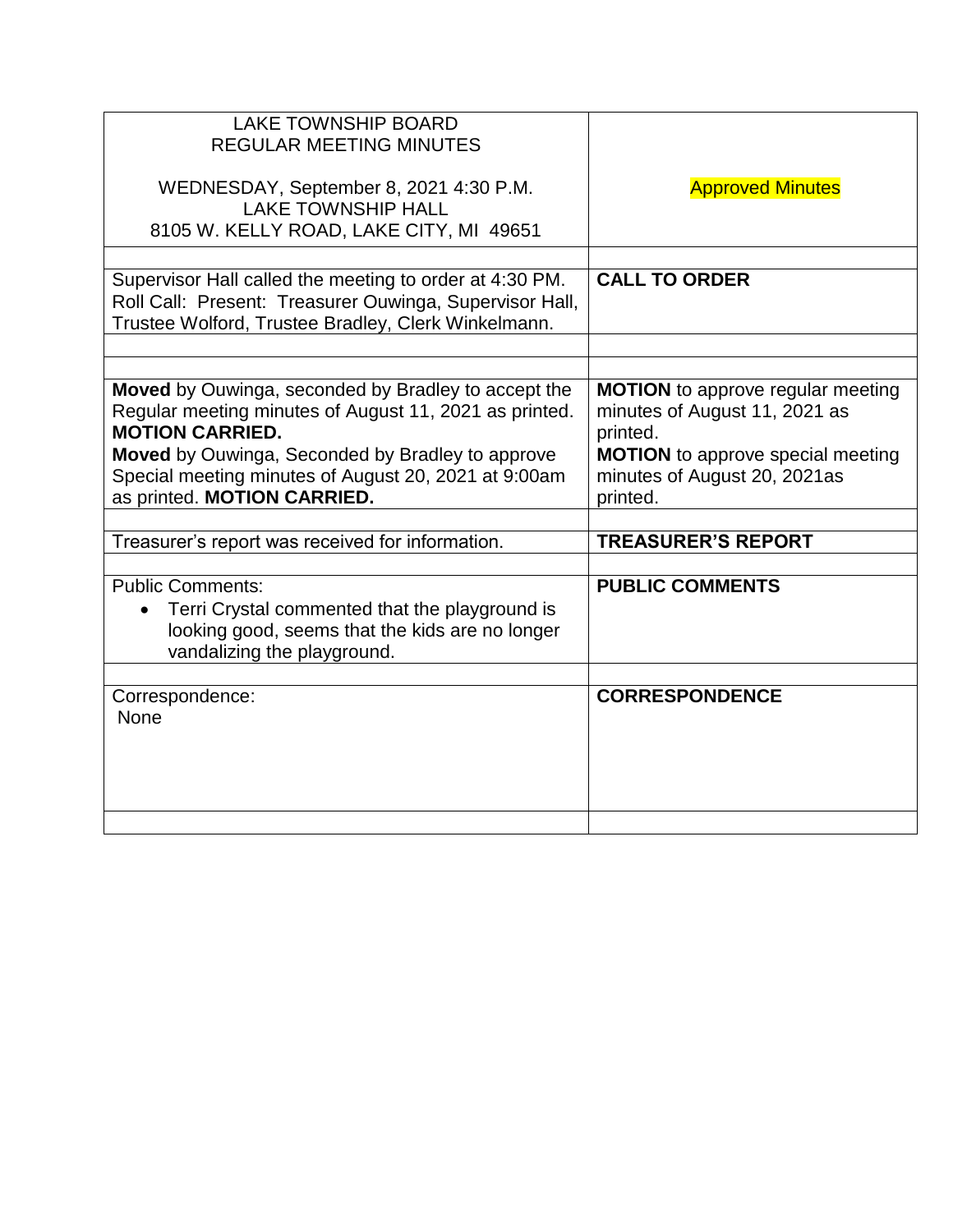|           | <b>Committee Reports:</b>                            | <b>COMMITTEE REPORTS</b>               |
|-----------|------------------------------------------------------|----------------------------------------|
|           | 1. Sewer #2 - Met with Chris from Dutchman Friday    | Sewer #2                               |
|           | regarding the rigs. Requested a lift kit or fake     |                                        |
|           | tires. Not going to run the rig in question for the  |                                        |
|           | rest of the year so that trees aren't damaged.       |                                        |
|           | Corn to be planted for a few years, then trees will  |                                        |
|           | be replanted. Concerned about phosphorus from        |                                        |
|           | ponds damaging the trees. Chris suggested the        |                                        |
|           | possibility of putting a splitter in with some wells |                                        |
|           | to provide fresh water to rinse trees off at         |                                        |
|           | Dutchman's cost. Al killed weeds around ponds.       |                                        |
|           | Bradley reported a few repairs needed-replace        |                                        |
|           | berring on tractor and the tires on trailer. Four    |                                        |
|           | wells fixed. Supervisor Hall stated that it looks    |                                        |
|           | good over there.                                     |                                        |
|           |                                                      | <b>FIRE</b>                            |
|           | 2. Fire- No meeting.                                 |                                        |
|           | 3. Roads-Kelly has a design for Lakeview Drive.      | <b>ROADS</b>                           |
|           | Wants to wait until spring to fix.                   |                                        |
|           |                                                      |                                        |
|           |                                                      |                                        |
|           |                                                      |                                        |
|           | <b>Unfinished Business:</b>                          |                                        |
| $\bullet$ | Lotan Rd. Ordinance violation - Several excuses      |                                        |
|           | received from resident. The daughter at the          |                                        |
|           | resident stated that they paid \$25.00 (paid by      |                                        |
|           | pound) to get rid of some of the garbage bags.       |                                        |
|           | Ordinance officer has made several trips to          |                                        |
|           | residence. Taking paperwork to courthouse,           |                                        |
|           | citation to be issued.                               |                                        |
|           | Mowing- New guy (L&S Outdoor) that bought out        |                                        |
|           | C&C Outdoor decided not to mow. Rick Bradley         |                                        |
|           | to mow Lake Township Hall, Terry Crystal to mow      |                                        |
|           | Jennings playground and both Cemeteries. We          |                                        |
|           | will pay the same amounts agreed upon for the        |                                        |
|           | contractor to get us through the season. We will     |                                        |
|           | request new bids before the spring 2022 season.      |                                        |
|           | <b>New Business:</b>                                 |                                        |
| $\bullet$ | Ouwinga reported that we applied for the ARPA        |                                        |
|           | grant.                                               |                                        |
|           | Request made by Josh Fairbrother for the             | MOTION to pay \$99.00 for internet     |
|           | Township to get a better internet provider for the   | deposit request from Starlink internet |
|           | Hall, suggestion was Starlink. Moved by              | services, other amounts will depend    |
|           | Ouwinga to pay \$99.00 deposit fee to Starlink to    | on if we are accepted for our area.    |
|           | get on their internet list- hardware is \$499.00,    |                                        |